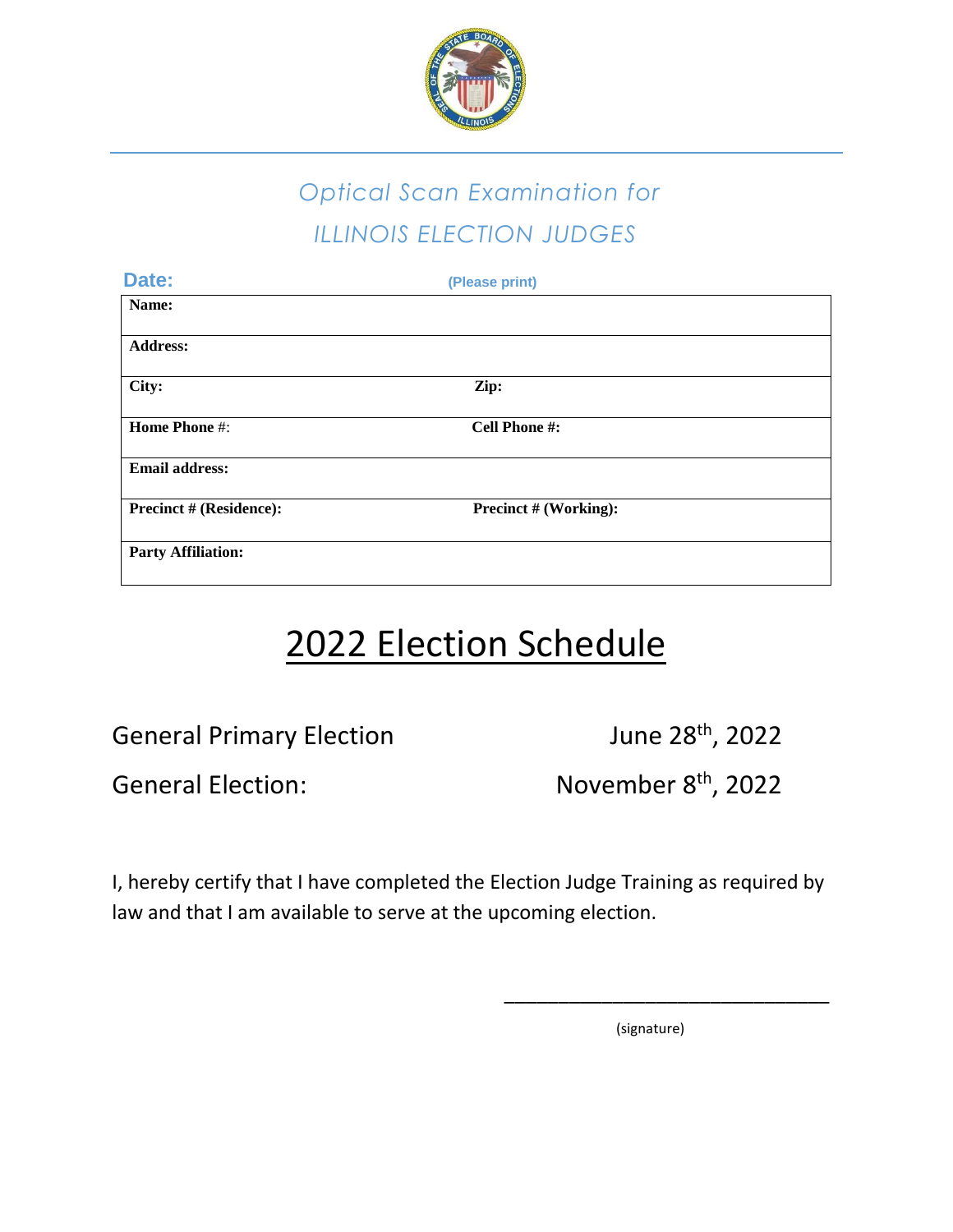

Thank you for serving as an election judge! Our goal is to provide you with an informative presentation outlining your duties as an election judge. On the lines below please share any comments or suggestions. Tell us what you liked, what you didn't like and share any topics you would like to see covered in future presentations.

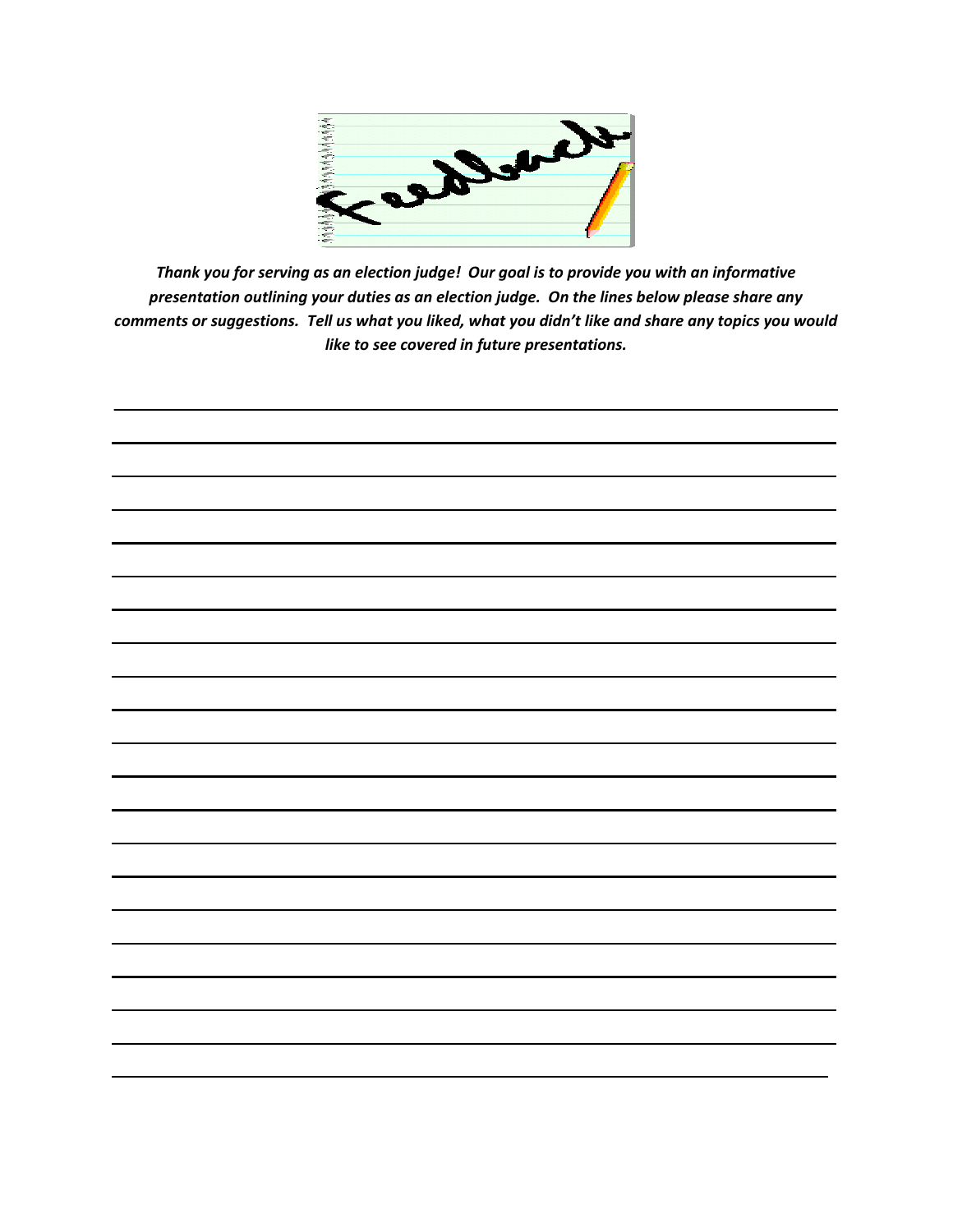## True or False: Please write T or F on line provided

1.\_\_\_\_\_ Election judges serve as officers of the Circuit Court, and are the sole authority in the polling place on Election Day. They have the authority to make decisions according to federal and state election law. 2.\_\_\_\_\_ After being appointed and sworn in as an election judge, he/she should be available to serve at each election during that two year appointed term. 3.\_\_\_\_\_ Before the polls open, the judges must check that all compartments of the ballot box are empty. The ballot box must then be closed and locked and remained locked until the polls close. 4. **Example 3 Before the polls open, the judges must compare the ballot sheets and tabulator zero** tape with the specimen ballots provided. All judges must then sign the appropriate form verifying that these inspections were made. 5.\_\_\_\_\_\_ Before the polls open, it is recommended the election judges review the information on the affidavits. This step is especially important for newly appointed election judges. 6.\_\_\_\_\_ If the election authority's office cannot provide a replacement for a judge who is absent, the judges present in the polling place may appoint a replacement judge. This appointed judge must be of the same political affiliation as the missing judge. Replacement judges cannot be sworn in until after 6:15 a.m. 7.\_\_\_\_\_ Polling place signs must be placed at the polling place entrance and also on the public roadway nearest the entrance to the polling place. 8. Voting instructions and specimen ballots must be posted in and around the polling place on Election Day. 9.\_\_\_\_\_ Before a voter completes an application to vote, the election judges must first check the "Vote by Mail, Early and Grace Period Voter's List" to determine if the voter has already voted. 10.\_\_\_\_ Grace Period Registration and voting is now available through Election Day at locations specified by the election authority. 11.\_\_\_\_ A voter who attempts to register to vote on Election Day, but fails to provide the proper documentation (identification), is eligible to vote a provisional ballot. 12.\_\_\_\_ Judges should NOT rotate positions during the day because it may cause fraud. 13. The "Campaign Free Zone" is made up of the polling room and the distance within 100 horizontal feet of any such room. No electioneering of any type shall be allowed within this marked area. 14.\_\_\_\_ Electioneering is defined as working for, or in the interest of a candidate, party or proposition.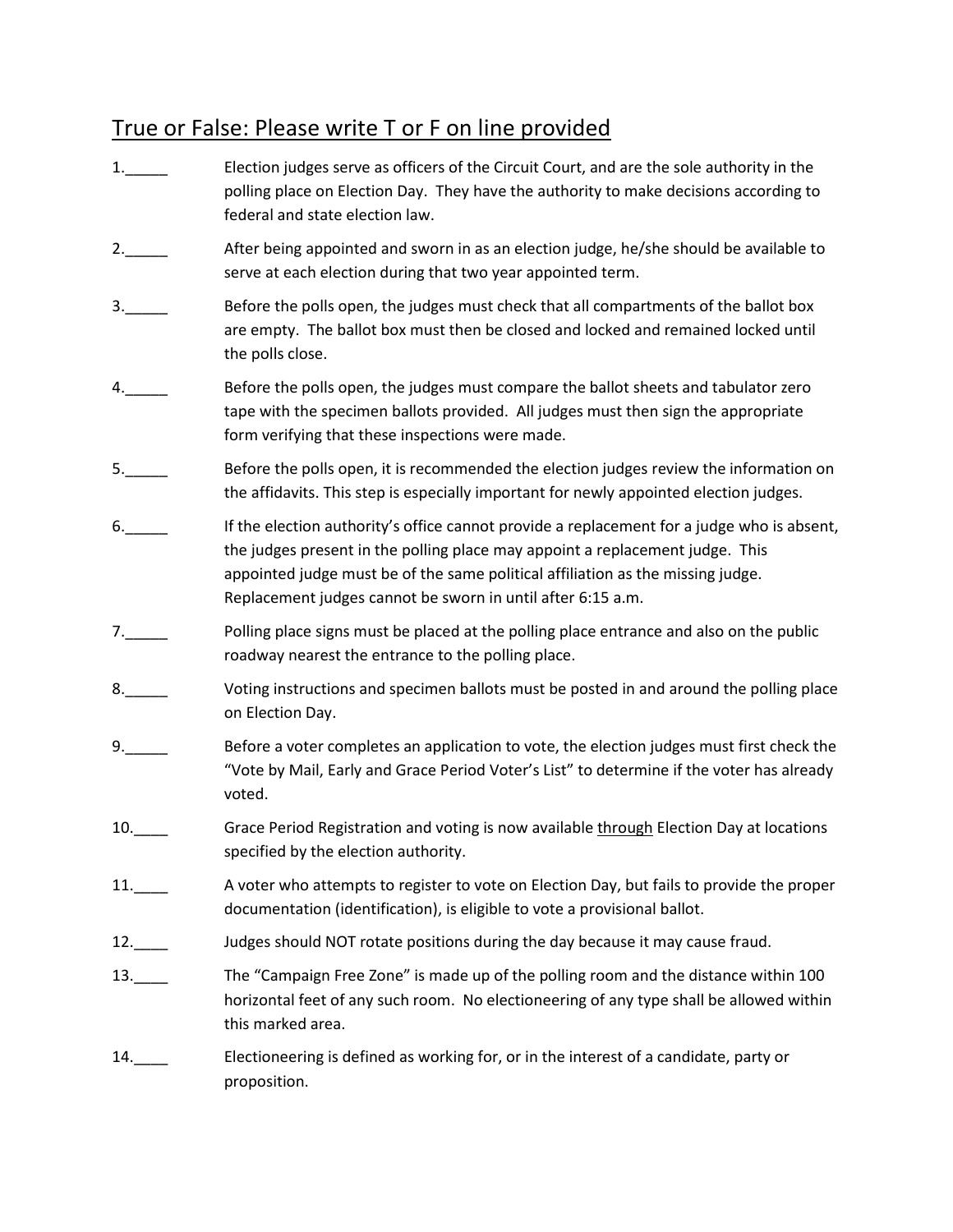15.\_\_\_\_ Representatives of the election authority, the State Board of Elections, Attorney General's office, States Attorney's office, and any law enforcement official may be present before, during and after the election as long as they are acting in their official capacity. 16. A pollwatcher must be registered to vote in the jurisdiction in which he/she is serving. 17.\_\_\_\_ After a pollwatcher has surrendered the proper credentials and signed in with the election judges, he/she may come and go throughout the day, unless such activity is disruptive. 18. Candidates and precinct committeemen CAN NOT serve as pollwatchers even if they have pollwatcher credentials. 19.\_\_\_\_ Pollwatchers are allowed to handle any of the documents and materials the election judges use on election day. 20.\_\_\_\_ Voters may have their right to vote challenged by an election judge, a pollwatcher, or by any voter who is legally allowed to be in the polling place. 21. Assistance may be given by a friend, relative, or by two election judges (one from each political party). 22. Any voter receiving assistance in voting a ballot, must fill out an "Assisted Voter Affidavit." This affidavit must be completed and signed by the voter and by the person or election judges who provide the assistance. 23.\_\_\_\_ Any completed affidavit must be placed on the spindle with the voter's application. 24.\_\_\_\_ Any successfully challenged voter MUST be notified of his/her right to receive a "Provisional Ballot ". 25. The election judge must verify that the voter is in the correct precinct before issuing a provisional ballot. 26.\_\_\_\_ After they are completed, provisional ballots should be inserted into the tabulator and the affidavits should be attached to the voter's application. 27.\_\_\_\_ If a voter makes a mistake or spoils the ballot, he/she can be given another ballot. The original ballot must be "spoiled" and placed in the "spoiled ballot" envelope. The voter's application must be marked to show the voter spoiled the ballot. 28.\_\_\_\_ If the tabulator rejects the voter's ballot because of an over vote, the voter has the option to spoil that ballot and request a new one. 29. The auxiliary/emergency bin should be opened and used if the tabulator becomes inoperable. Voting should never stop. 30.\_\_\_\_ An election judge must offer instruction to every voter on the proper way to mark the ballot sheet.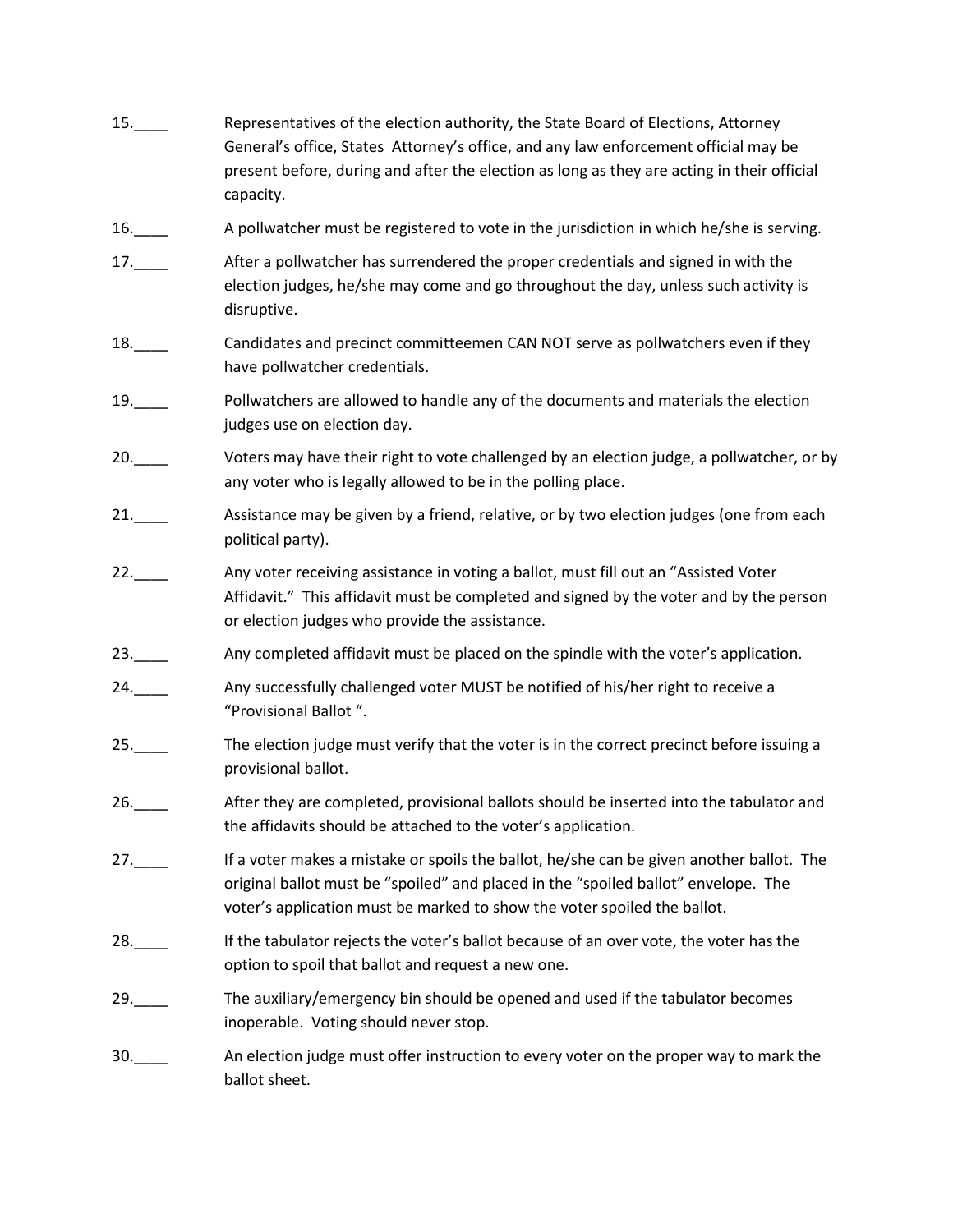- 31.\_\_\_\_ The two judges who sit at the verification records, one from each political party, must check that the signature (handwriting) and address on the voter's application matches those on the verification records. 32.\_\_\_\_ Beginning with the number "1" the ballot applications are numbered consecutively and spindled in numerical order. 33. Tracking your numbers" means to verify that the number of spindled ballot applications equal the number of ballots processed through the tabulator(s). 34.\_\_\_\_ Election judges should pre-initial the ballot sheets before the voters arrive. 35.\_\_\_\_ Before giving the ballot sheet to the voter, the ballot distribution judge shows the voter how to use the secrecy sleeve/cover so that the judge's initials can be seen by the tabulator judge. 36.\_\_\_\_ Curbside voting is available to voters who are unable to enter the polling place. 37.\_\_\_\_ If a voter who voted earlier in the day returns to vote again because he/she thinks a mistake was made, the voter can vote again. The voter must complete a "Cancel First Ballot" affidavit. 38.\_\_\_\_ The ballot box/tabulator judge must ensure that the voting booth remain free of campaign literature and that no one interferes with the voter throughout the day. 39.\_\_\_\_ Valid write-in votes are counted only for those candidates who filed a "Declaration of Intent to be a Write-In Candidate" with the election authority. 40.\_\_\_\_ All ballots in the auxiliary/emergency bin must be processed *after* closing the polls and *before* closing out the tabulator. 41. Unused, spoiled and damaged ballots should be disposed of at the polling place. Only voted ballots should be returned to the central counting location. 42.\_\_\_\_ Two judges, from the same political party, shall immediately transport the ballot sheets,
- tabulator and all other supplies as directed by the election authority to the counting center.

## **MULTIPLE CHOICE: Please circle the correct answer to each question**

- 43. A registered voter is flagged on your precinct list as needing to show identification prior to voting for the first time on Election Day. What steps should the election judges follow to ensure the voter is allowed to vote on Election Day?
	- A. Allow them to vote like any other voter, whether they have identification or not.
	- B. If they do not have identification, they cannot vote under any circumstance.